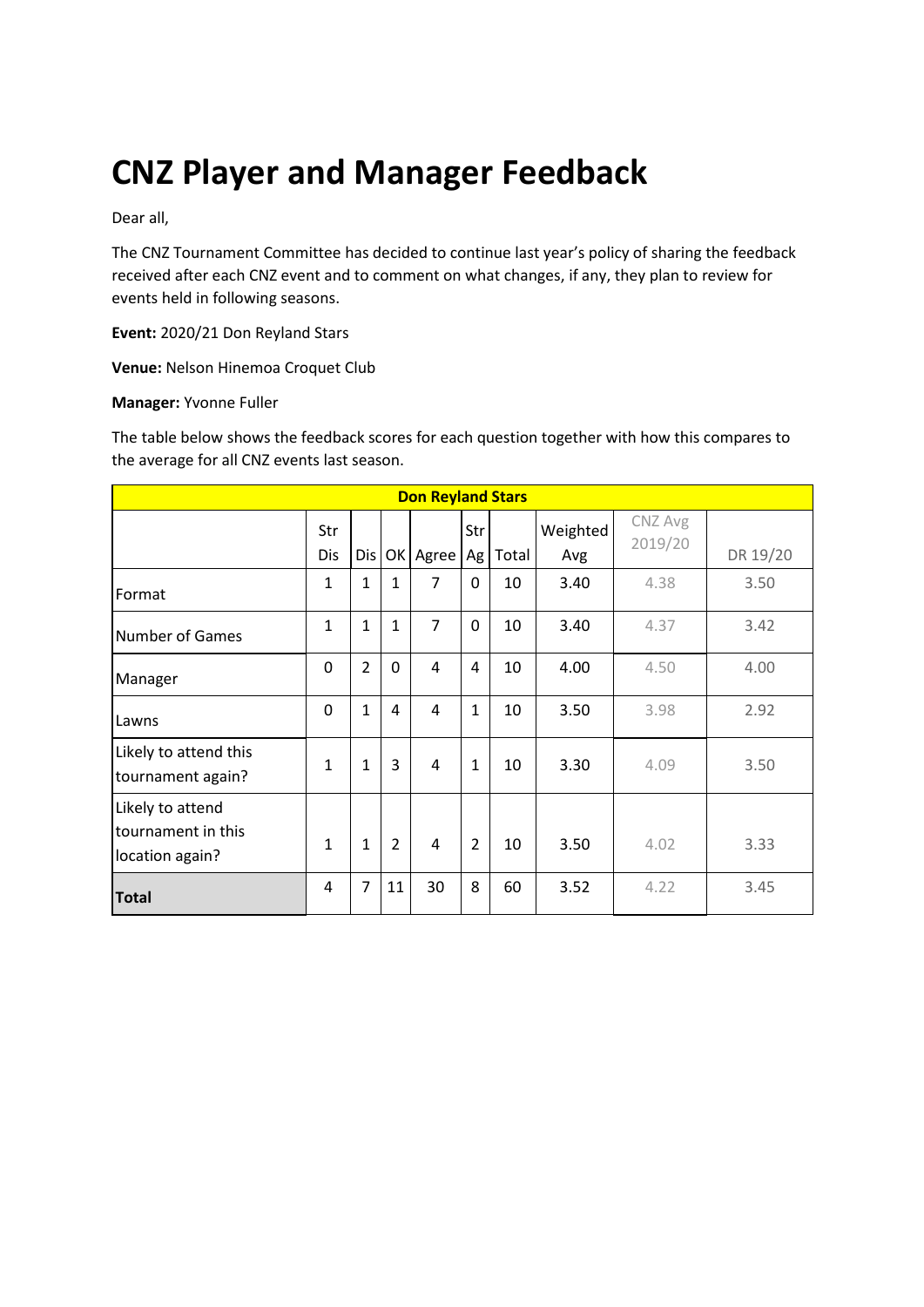# **Response to feedback**

# **Format - the following feedback was received**

- the intent was to play each entrant which i liked but it wasn't completed
- Structure changed at end of first days play.
- It changed because of bad weather threatening the original plan.
- We were told in email format was round Robin. 7 games first day 6 games next day. On arriving we were told the format had changed. There were 2 sections to be played This was changed due to impending weather forecast for the following day we each had 6 games and a bye
- Due to the forecast weather was all they could do.
- Planned format was excellent shame the weather interceded. Manager handled the situation well.
- It's handicap play

## **CNZ TC Response**

It's regrettable that the format had to be changed. Tournament Committee consultation was done, and this was not a call made lightly but was done due to inclement weather and to ensure the tournament would finish.

# **Number of games per day - the following feedback was received**

- 7 games day one was good, 2 games day two was disappointing.
- Six games is enough in a day
- only two games scheduled on second day.
- Would have been nice to have more on second day but I understand why their weren't
- I only got to play one game on Sunday, but Saturdays 6 games was fine.
- Day 2 shortened for forecast bad weather. I thought it was a reasonable decision, but I would have liked to play at least one more game (ie 9 in total)
- Played 6 day 1 plus a bye, played 3 on Day 2
- Depending on field

### **CNZ TC Response**

As per previous response, regrettable about format change but it was to ensure the tournament would finish.

# **Lawns – the following feedback was received**

- there were irregularities but you got used to it.
- The lawns were in great condition
- The lines should have been painted. The balls didn't run true on fields one to four. Fields five to nine were better.
- The lawns were not freshly mowed and there were no white markings. Disappointing
- Not very true
- OK but not especially good.
- Lots of subtle ridges you didn't always see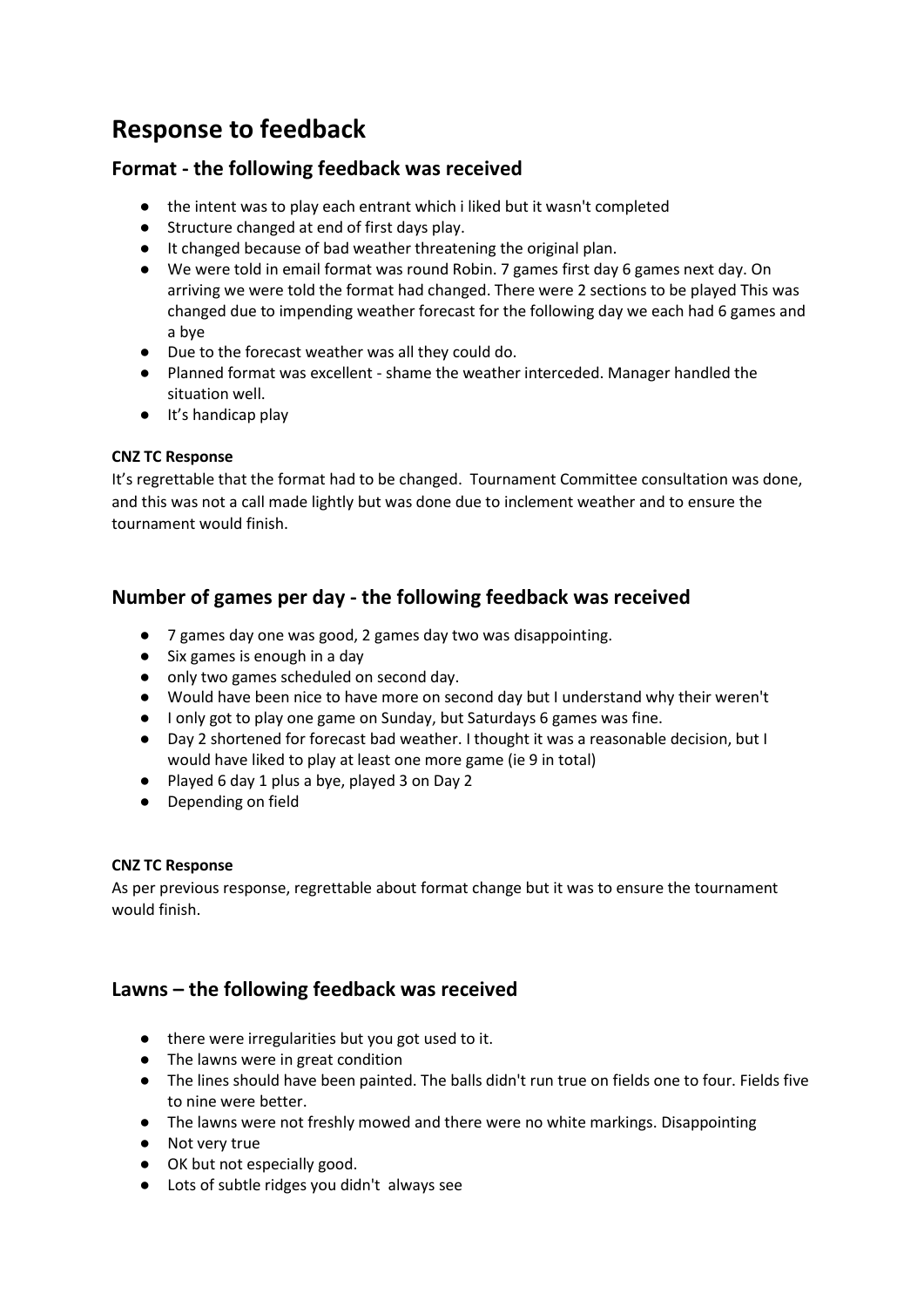### **CNZ TC Response**

As per feedback earlier in the season (South Island AC Champs) about the lawns at Nelson Hinemoa, it was being raised with the Nelson Council who look after the lawns, to try and improve in certain areas. Please also note that with the event being played late in the season, it is likely to affect lawn quality and speed.

# **Manager - the following feedback was received.**

- clear instructions
- It was well run
- Tournament manager should have re evaluated the weather conditions and returned to the Round Robin schedule. It was at huge expense for me to fly to Nelson from Northland for 7 games. and as a new player, it is very disappointing to not get a real chance to experience a proper Tournament. i felt really let down by your association's decision on not playing in case it rains, This is a Winter sport.
- She is a good communicator, and kept us in the picture as to what would happen. When the weather became an issue, she came up with a new plan that would give a fair result if Sunday got rained off.
- Yvonne was brilliant. Good communicator.
- Great job

#### **CNZ TC Response**

Thanks to Yvonne for managing in challenging conditions.

For the avoidance of doubt, croquet is not a winter sport. The playing season runs from September to April.

# **Other feedback**

- was disappointed the format was changed.
- It is a "rep" game so I don't know if I would be able to qualify. Location is great but on the wrong island, so costs come into it. Haven't done the sums but the cost of a 2 day tournament was in excess of \$1000
- Giving too many shots away on my handicap at this level of play.
- Depends where the tournament is held as costs could be too much. The location is important.
- It would have been nice to have our own personal draw, with all player's names listed with their handicap and region listed. It would have been good to have displayed the results, as they came in. This could have been in a hard copy format displayed on a wall, or via a computer screen.
- No, except that I enjoyed to tournament and was grateful for the opportunity to attend
- Thank you for the opportunity. I did however meet some lovely competitors and club members
- I came away feeling very disappointed with the whole experience. I didn't do well myself but that's entirely [my] issue. I felt an honour reaching National level and coming to play at Hinemoa Croquet Club... when first day was finished I checked Croquet scores that evening which had Super section A and Super section B that was all and there were 4 or 5 names not in either section mine included so I didn't know whether I was playing the second day at all. I arrived for play Sunday morning and asked Yvonne if she could explain the days play format